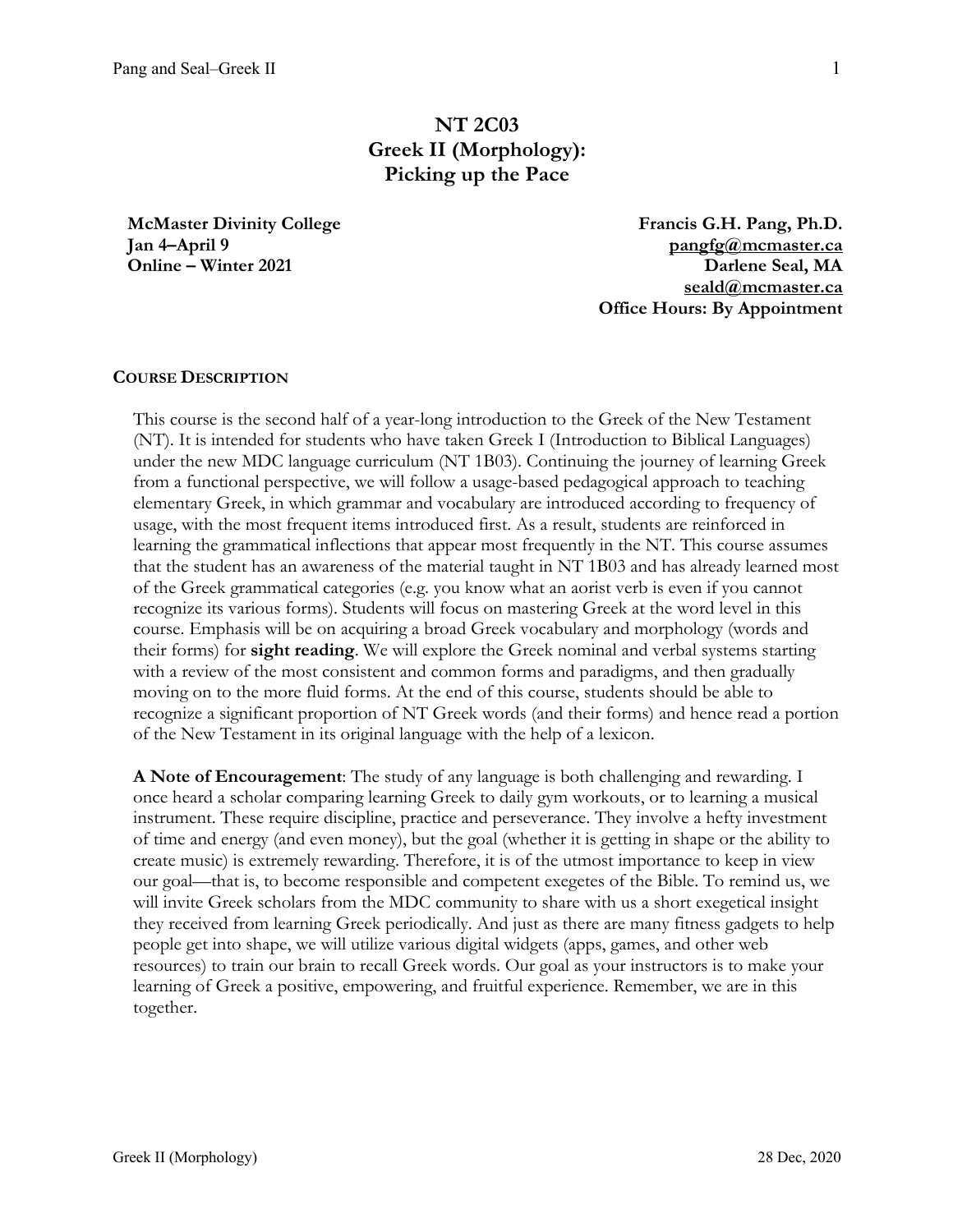# **COURSE OBJECTIVES**

Knowing:

- To become familiar with the basic morphology and vocabulary of the Greek New Testament (GNT);
- To know how to translate simple Greek sentences into contemporary English;
- To know the basic concepts needed for study of the GNT and exegetical methods that aid in the interpretation of individual passages.

Being:

- To appreciate the value of being able to exegete the text in its original language for use in ministry;
- To find pleasure in working with Greek in biblical studies;
- To allow the GNT to motivate, form, and transform faith and a Christian way of life.

Doing:

- To demonstrate proficiency in incrementally building one's knowledge of biblical Greek so that it becomes an effective and lasting tool for Christian ministry;
- To be able to read the Greek New Testament with the aid of a lexicon, recognizing all major syntax and vocabulary.

# **TEXTBOOK AND MATERIALS**

Students are required to possess the following:

- 1. Porter, Stanley E., Jeffrey T. Reed, and Matthew Brook O'Donnell. *Fundamentals of New Testament Greek.* Grand Rapids: Eerdmans, 2010. (NB: We will cover most of this material, but we will not be working through the book or the accompanying workbook. You will be using it as a reference tool.)
- 2. A standard edition of the Greek New Testament, such as the Nestle-Aland (26th–28th ed.), UBS (3rd–5th ed.) or Westcott-Hort.
- 3. Other material (videos, practice exercises, tutorials, presentations, handouts, etc.) will be posted on Avenue to Learn (A2L) weekly.

All required textbooks for this class are available from the College's book service, READ On Bookstore, Room 145, McMaster Divinity College. Texts may be purchased on the first day of class. For advance purchase, you may contact READ On Bookstore, 5 International Blvd, Etobicoke, Ontario M9W 6H3: phone 416.620.2934; fax 416.622.2308; email books@readon.ca. Other book services may also carry the texts.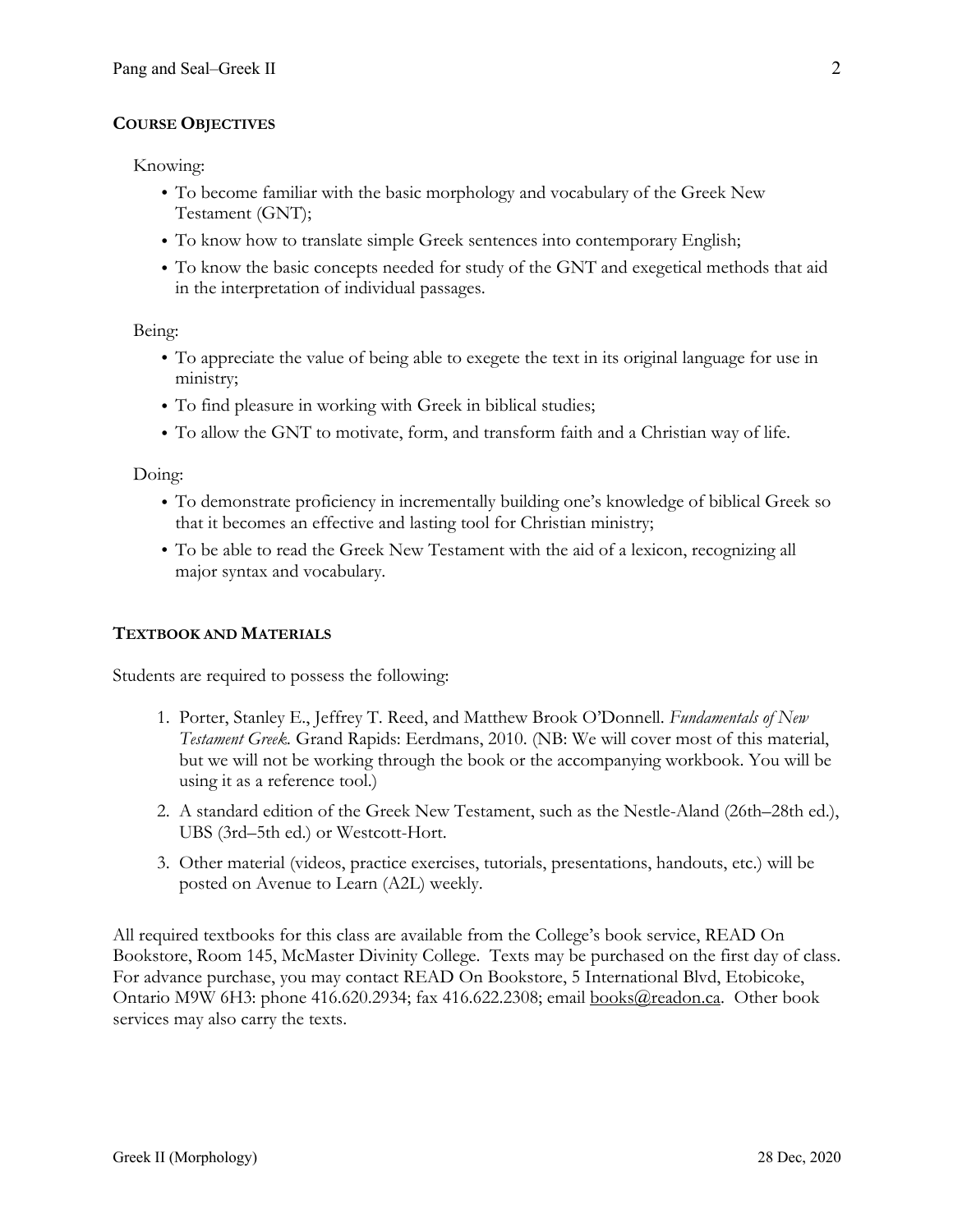### **INTERACTION WITH THE INSTRUCTORS**

The instructors will be available via email, WebEx/Zoom and the discussion forum on Avenue to Learn. Students are encouraged to schedule a video chat (group or individual) with the instructors on a regular basis during the semester. To facilitate that, we will set up a weekly tutorial to go over the modules and exercises together. A tutorial sign-up sheet will be posted on A2L for students to find common available time slot(s). Although the tutorials are optional, students are strongly recommended to participate. It is also recommended that students participate regularly in the online discussion forum so as to facilitate the development of a collaborative learning community.

### **COURSE REQUIREMENTS**

1. Learning Modules (Quizzes, Exercises, Online Activities)  $(4\%$  per module =  $40\%$  total)

As language learning is cumulative, repetition and practice are essential. Students are expected to be actively participating in the online class activities. Class activities are grouped by learning modules. The ten learning modules are not designed as weekly modules, but students should spend **approximately 7-10 days** to go through each of them. Students are strongly encouraged to participate in these learning activities every week. Each module includes video lecture(s), video tutorial(s), handouts, practice exercises, and a vocabulary and grammar quiz.

Practice exercises are to be submitted electronically to corresponding A2L submission folders. No hard copy or scan is allowed. These exercises are given to help you master the material covered in the lesson and to prepare you for the quizzes and tests. Practice exercises will be graded with comments and returned to students. If necessary, the instructor may set up an appointment with students or post additional video tutorials to go over the pertinent material and common mistakes. The video lectures and tutorials are to be watched prior to completing the practice exercises and the quiz.

The quiz will be on material learned previously (mostly on material to be memorized, such as endings, grammatical terms, paradigms, vocabulary, etc. and short translation questions). Towards the end of the term, students are expected to create short videos explaining the parsing of a word and collaborative translation exercises (more detail to come).

| Grading Summary for Each Weekly Module: |                                 |  |  |  |
|-----------------------------------------|---------------------------------|--|--|--|
| Completion of Lectures/Tutorials        | $20\%$                          |  |  |  |
| Practice Exercise                       | 40%                             |  |  |  |
| Quiz                                    | 40%                             |  |  |  |
| Weekly Total                            | $100\%$ (4% of the final grade) |  |  |  |

### 2. Vocabulary  $(10\%)$

One of the goals of this course is to help students to familiarize themselves with the basic (and most common) vocabulary of the Greek New Testament. There will be twenty new words in each module. Counting the 200 words already learned in NT 1B03, students will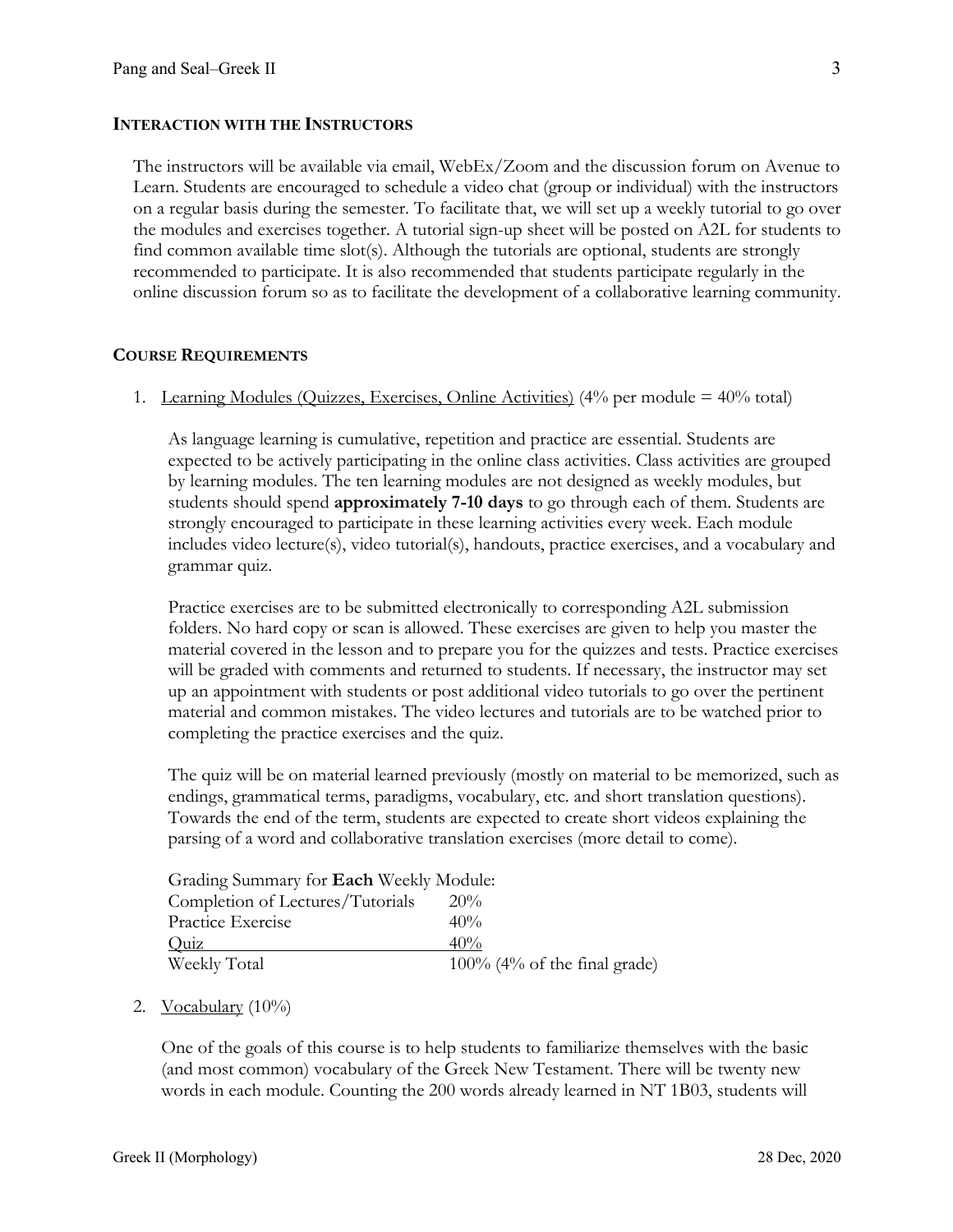have been assigned roughly 400+ words by the end of the term. A three-level vocabulary quiz on A2L will help students to learn these words. All students must start at the first level, which contains the 200 words that are covered in NT 1B03. A second level quiz contains 300 words, then a third level contains 400 words. For every quiz attempt, A2L will randomly select 20% of the total number of words from the word pool (i.e. 40 words for the first level, 60 for the second, 80 for the third). There is no limit to the number of quiz attempts allowed, but there will be a time limit (20 mins). You can take the quiz at a particular level as many times as it takes for you to master the words. Only your highest attempt will be used to calculate your overall grade. To complete a level (and if applicable, to advance to the next level), your highest attempt must obtain a grade of 90% or more. Your final grade will depend on which levels you complete, you will get 5% towards your final grade for completing level one, 7.5% for completing levels one and two, and 10% for completing all three levels.

### 3. Long Tests  $(20\%)$

There will be two long tests (10% each, 1.5 hours each). These tests may include sentence translations, grammar explanations, paradigms, parsing, vocabulary, etc. The student should notify the instructors when they are ready to take a test. Arrangement with the instructor should be made at least a week in advance. A study guide will be provided to the student. The student could also arrange an online meeting with the instructors to go through the material together. The tests are cumulative. The deadline to take the first long test is **February 8** (five weeks from first day of class) and the deadline for the second exam is **March 15** (five weeks from first long test). Failing to take the exams before the deadline will result in a zero grade.

#### 4. Final Examination (30%)

The final exam is three hours long. The last day to take the exam is **April 9.** Failing to take the exam before this date will result in a zero grade.

| Course Grading Summary: |      |
|-------------------------|------|
| Vocabulary              | 10%  |
| Leaning Modules         | 40%  |
| Long Tests              | 20%  |
| Final Examination       | 30%  |
| Total                   | 100% |

# \***Proctor for Tests and Final Exam:**

Each exam will be administered to the student to complete within an allotted time. Exams will be proctored. The student must choose someone to proctor the exam, and this person must be approved by the instructors and Registrar of McMaster Divinity College. Examples of approved proctors are faculty or staff of any accredited seminary, university, or college, or a pastor or staff member of a local church. Alternatively, we can find one or two common timeslots for all students and the instructors will be proctoring the test/exam. A sign-up sheet will be posted 10 days before the test/exam for students to indicate their availability. If a student need special accommodation due to unforeseeable circumstances, please email the instructors for further details on arranging the exams.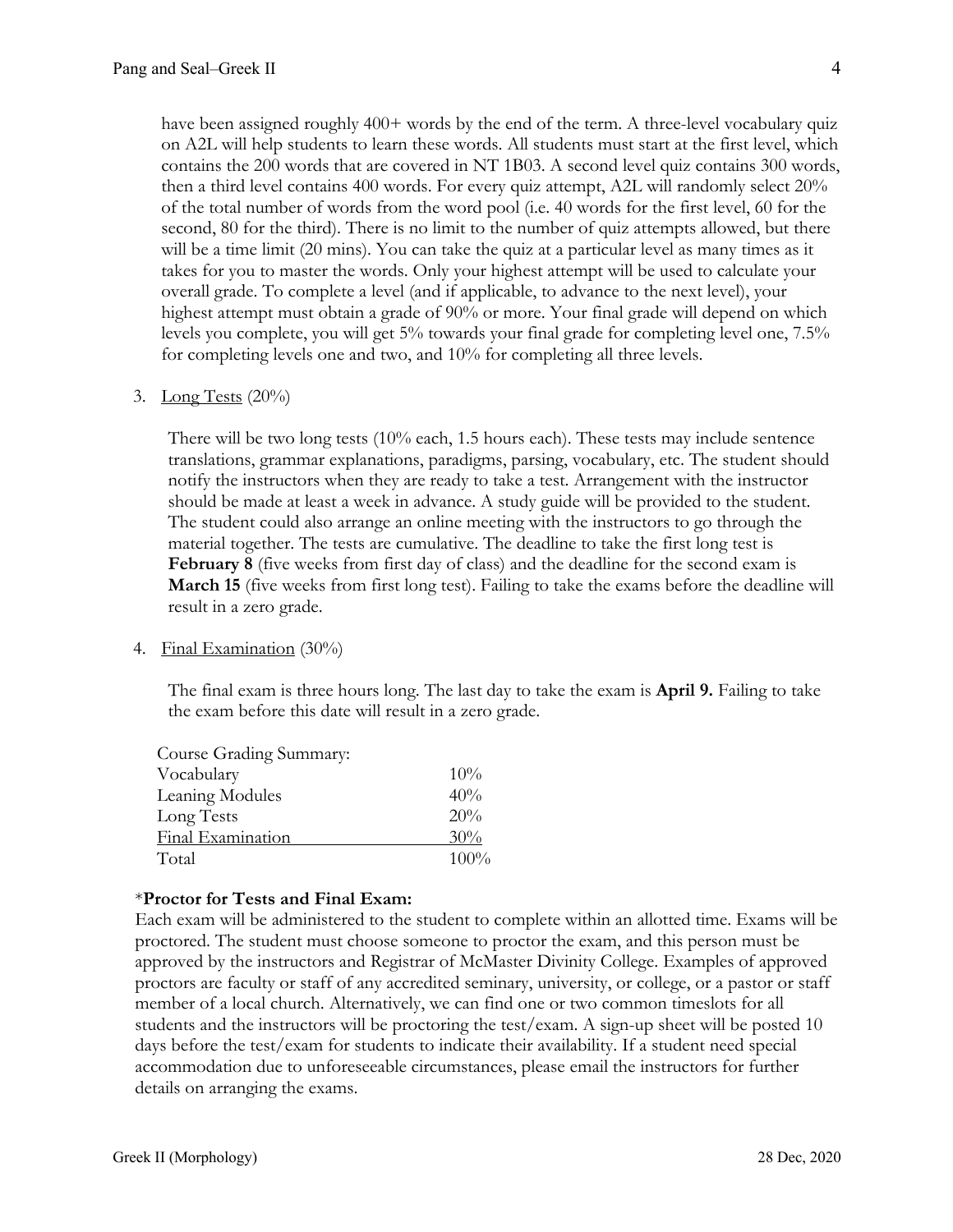### **SCHEDULE**

| Module         | <b>Topics</b>              | <b>Grammatical Categories</b>                                                                                                                                                    | Reference<br>Chapters                    |
|----------------|----------------------------|----------------------------------------------------------------------------------------------------------------------------------------------------------------------------------|------------------------------------------|
| $\overline{0}$ | Review of NT<br>1B03       | Auxiliary: Particles, Conjunctions, Prepositions<br>Nominal: 1 and 2 Declension Nouns, 2-1-2 Adjectives, the Article<br>Verbal: Indicative Verbs (Primary and Secondary Endings) |                                          |
| $\mathbf{1}$   | The Nominal<br>System (I)  | <b>Contraction Rules</b><br>3rd Declension Nouns, 1/3 Adjectives, 3 Adjectives<br>Pronouns: Indefinite/Interrogative Pronouns                                                    | <b>FNTG</b><br>Chs. 1, 7                 |
| $\overline{2}$ | The Nominal<br>System (II) | Participle (Aorist, Present, Future) - Active, M/P, M<br>Proper Nouns                                                                                                            | <b>FNTG</b><br>Chs. 10, 17               |
| 3              | The Auxiliary              | Negative Particles, Conjunctions, Adverbs,<br>Comparative and Superlative Adjectives<br>Pronouns: Relative Pronouns                                                              | <b>FNTG</b><br>Chs. 4, 5, 9, 16,<br>19   |
|                | Long Test I                | Long Test Review                                                                                                                                                                 |                                          |
| 4              | The Verbal<br>System (I)   | <b>Contraction Rules</b><br>Indicative Verbs Variations (Contract, Liquid, Stops)                                                                                                | <b>FNTG</b><br>Chs. 8, 16, 23            |
| 5              | The Verbal<br>System (II)  | Infinitives, Aorist/Future Passive<br>Pronouns: Personal and Intensive Pronouns                                                                                                  | FNTG Chs.<br>4, 8, 11, 13, 15,<br>20, 22 |
| 6              | The Verbal<br>System (III) | The Subjective Mood<br>Pronouns: Reflexive and Reciprocal Pronouns                                                                                                               | FNTG Ch. 14,<br>23                       |
|                | Long Test II               | Long Test Review                                                                                                                                                                 |                                          |
| 7              | The Verbal<br>System (IV)  | The Imperative and Optative Mood<br>Pronouns: Demonstrative Pronouns                                                                                                             | <b>FNTG</b><br>Chs. 9, 12, 24,<br>30     |
| 8              | The Verbal<br>System (V)   | Perfect and Pluperfect                                                                                                                                                           | <b>FNTG</b><br>Chs. 25-27                |
| 9              | The Verbal<br>System (VI)  | Athematic Verbs (µ verbs)                                                                                                                                                        | <b>FNTG</b><br>Chs 18, 21                |
| 10             | Above Word<br>Level        | Periphrastic/Catenative Construction,<br>Clause Types, Conditional Statements, Genitive Absolute                                                                                 | <b>FNTG</b><br>Chs. 10, 14,<br>$28 - 30$ |
|                | Final Exam                 | <b>Exam Review</b>                                                                                                                                                               |                                          |

# **PREPARATIONS**

To better prepare for this course, students are expected to review everything (practical language) covered in NT 1B03 (Fall 2020). An extra module (module zero) is added to the A2L course shell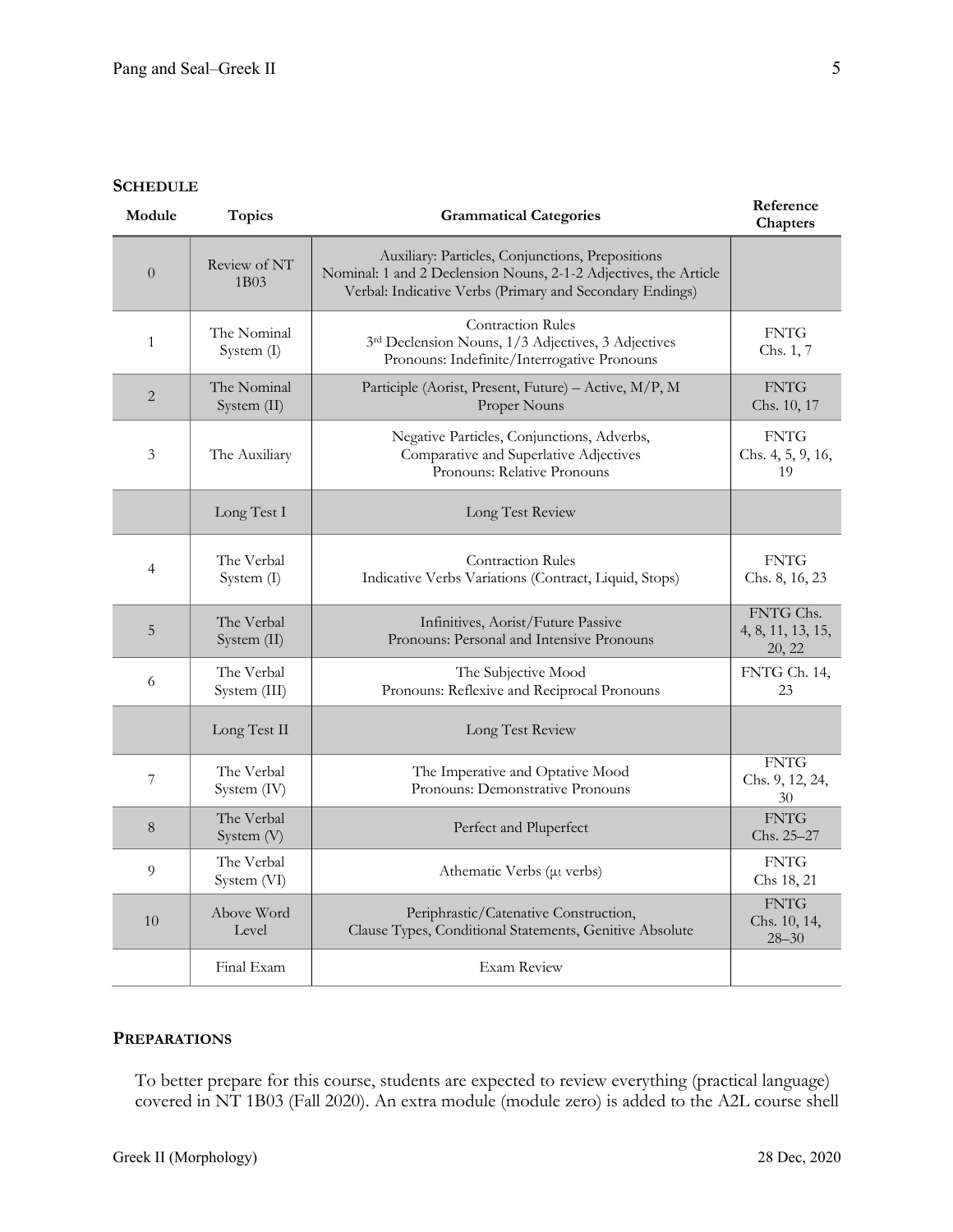to provide a review of the material covered in that class. Students are expected to have already memorized roughly 200 most common Greek words. Students should also be able to recognize the following endings and paradigms (with the corresponding chapters of FNTG in square bracket):

- Nominal System:
	- o First and second declension endings [2; 5]
	- o The article paradigm [3]
	- o 2-1-2 adjective endings [2]
	- o Verbless clauses and lexical structures [3]
- Verbal System:
	- o Primary and secondary endings (Active and M/P)
	- o Formations of the indicative mood: Aorist (first and second) [4, 6, 11], Future [8, 11], Present [8, 13], and Imperfect [6, 13]
	- o The paradigm of  $\varepsilon$ *i* $\mu$ *i* [7.5, 8.4.2]
- Auxiliary:
	- o Preposition with one case [12]
	- o Preposition with two or three cases [15]
	- o Conjunctions and particles
- Phonology:
	- o Vowel lengthening and compensation [1.3.7.3]
	- o Vowel contraction [1.3.7.4]

# **STATEMENT ON ACADEMIC HONESTY**

Academic dishonesty is a serious offence that may take any number of forms, including plagiarism, the submission of work that is not one's own or for which previous credit has been obtained, and/or unauthorized collaboration with other students. Academic dishonesty can result in severe consequences, e.g., failure of the assignment, failure of the course, a notation on one's academic transcript, and/or suspension or expulsion from the College. Students are responsible for understanding what constitutes academic dishonesty. Please refer to the Divinity College Statement on Academic Honesty  $\sim$  https://mcmasterdivinity.ca/rules-regulations/

# **GENDER INCLUSIVE LANGUAGE**

McMaster Divinity College uses inclusive language for human beings in worship services, student written materials, and all its publications. It is expected that inclusive language will be used in chapel services and all MDC assignments. In reference to biblical texts, the integrity of the original expressions and the names of God should be respected, but you will need to use genderinclusive language for humans, and you will need to quote from a gender-inclusive version such as the following: NRSV (1989), NCV (1991), TEV/GNB/GNT (1992), CEV (1995), NLT (1996), TNIV (2005), and the Common English Bible (CEB 2011).